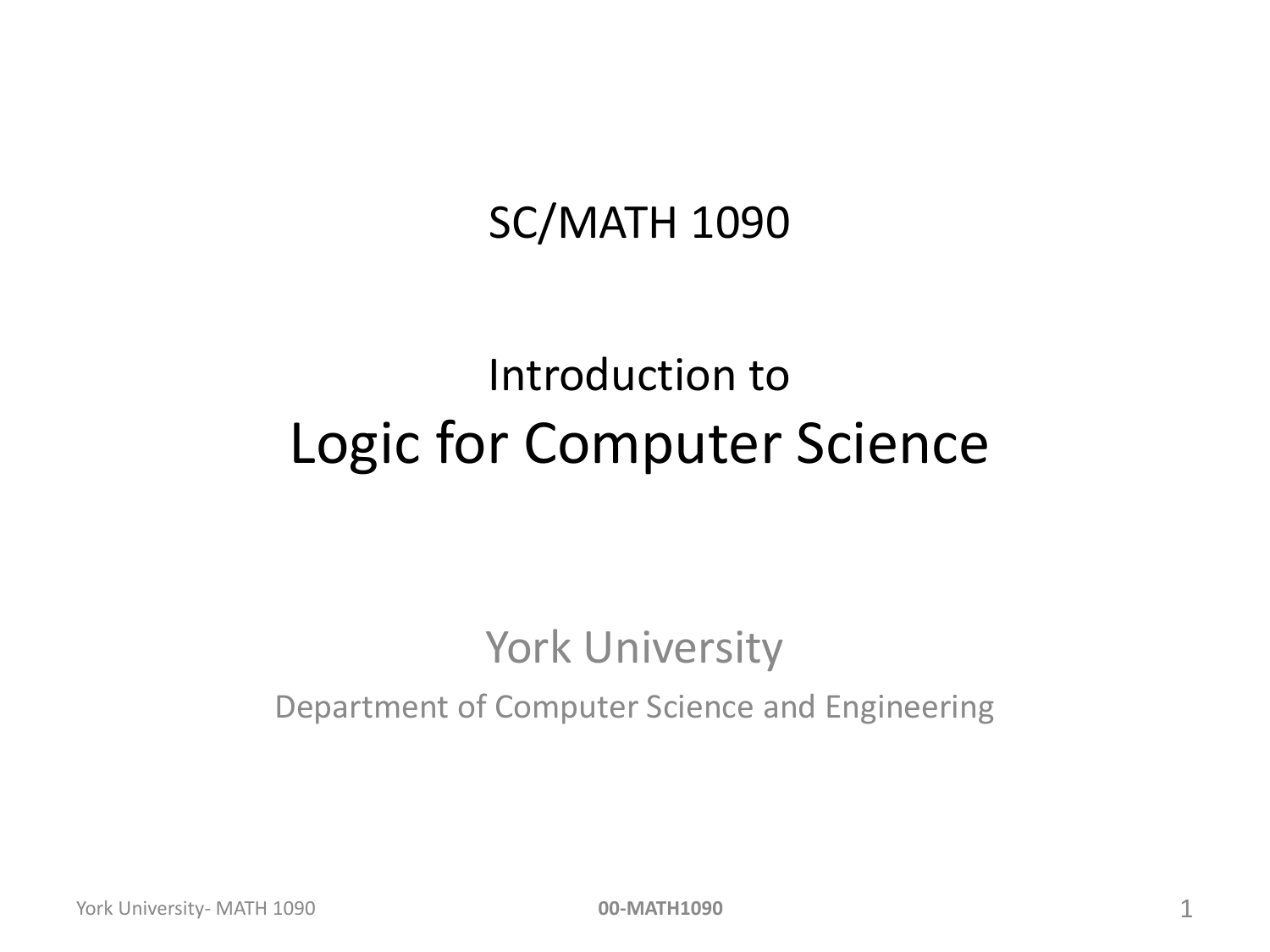## **SC/MATH 1090**

- SC/MATH 1090 3.00 Introduction to Logic for Computer Science
- Vida Movahedi , vida@cse.yorku.ca
- Textbook:

G. Tourlakis, *Mathematical Logic*, John Wiley & Sons, 2008. ISBN 978-0-470-28074-4

• *Prerequisites:* SC/MATH 1190 3.00 or SC/MATH 1019 3.00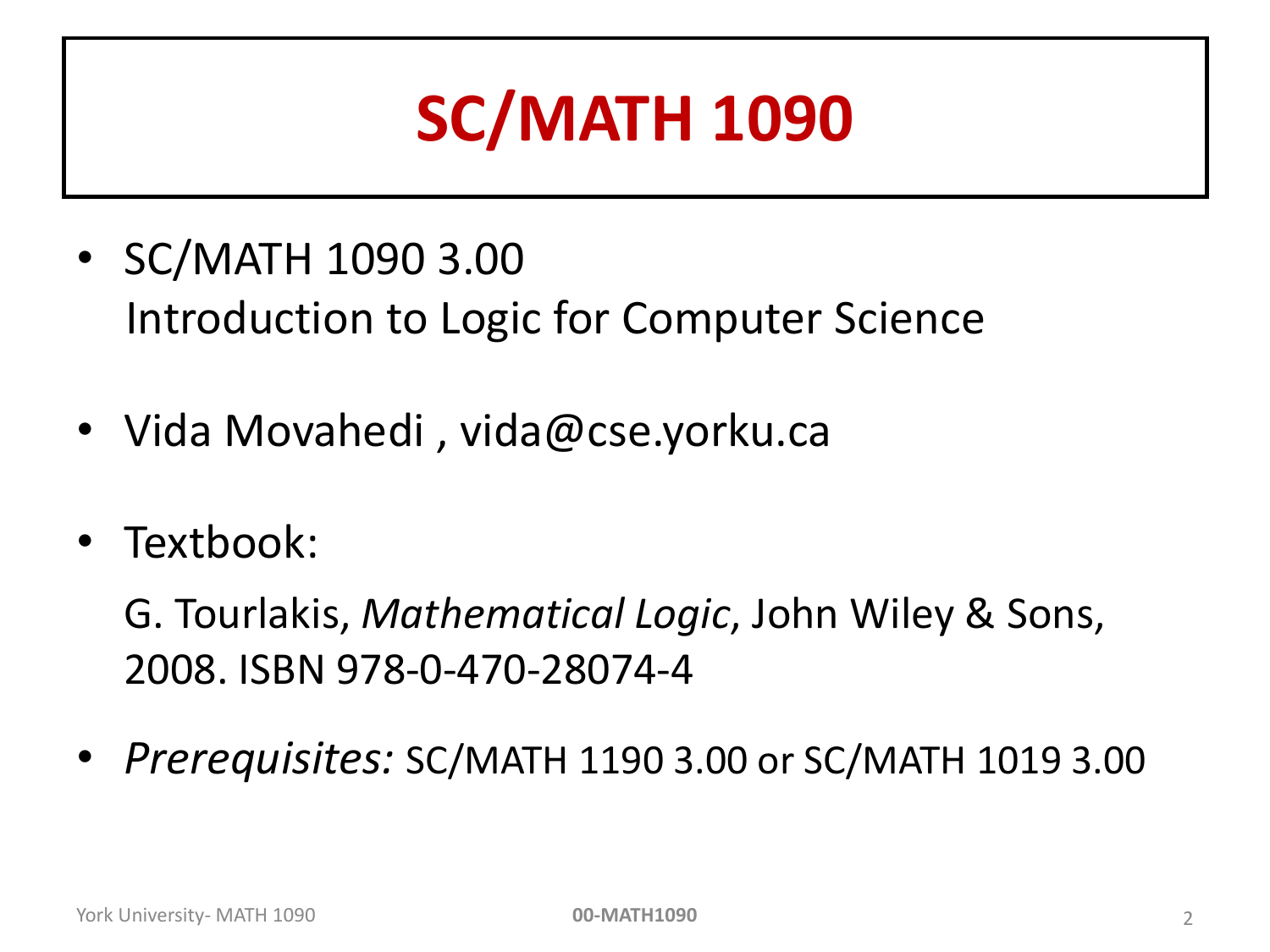## **Grading**

- Assignments: 4 assignments, 30% total
- Midterm exam (30%)
- Final exam (40%)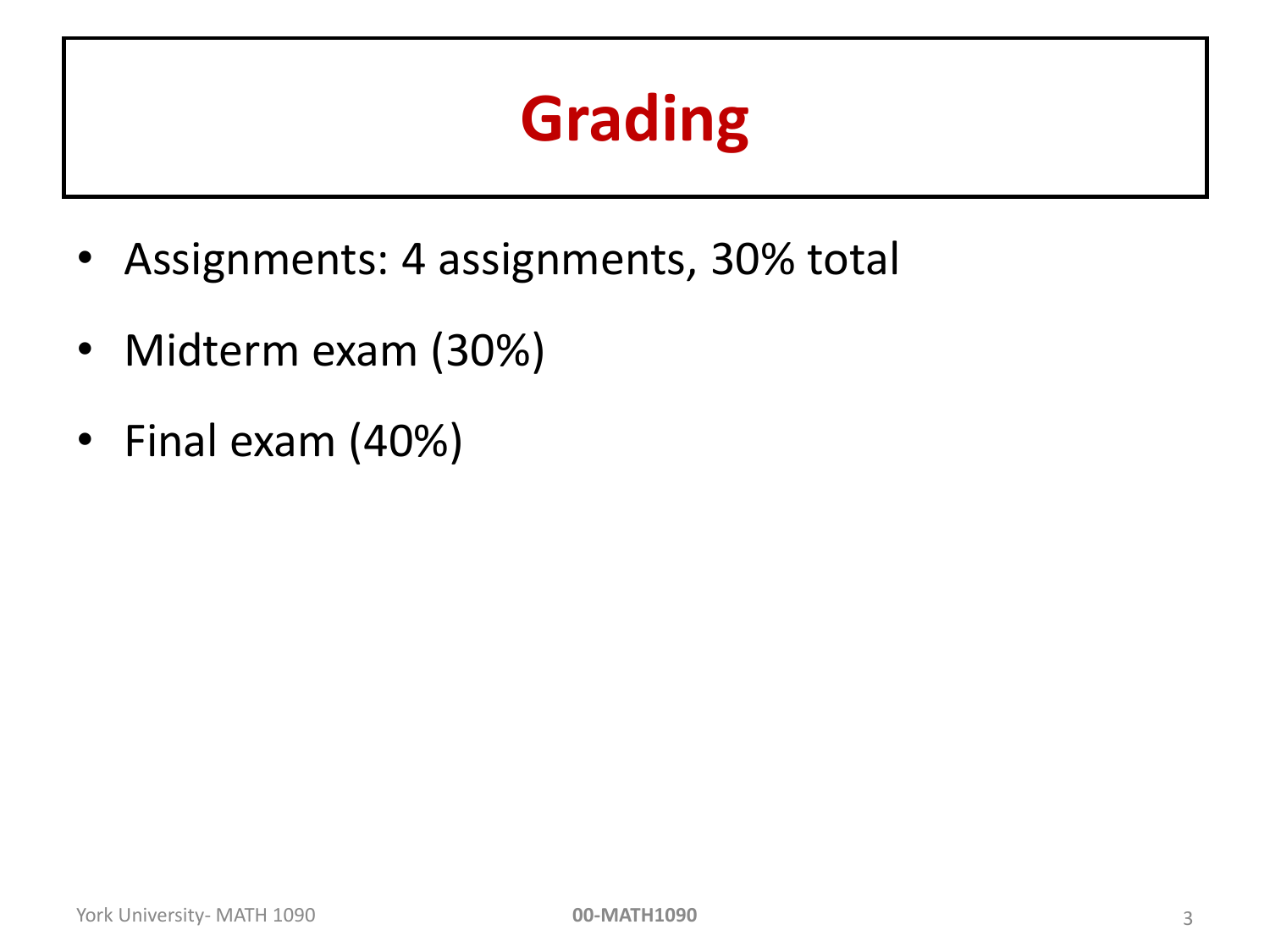#### **Others**

- Course News, schedule, assignments, etc [www.cse.yorku.ca/course/1090/1090.htm](http://www.cse.yorku.ca/course/1090/1090.htm)
- Course outline, important dates [www.cse.yorku.ca/course/1090/outline.htm](http://www.cse.yorku.ca/course/1090/outline.htm)
- Policies
	- Academic honesty
	- Missed exams
	- Late assignments = not-submitted assignment!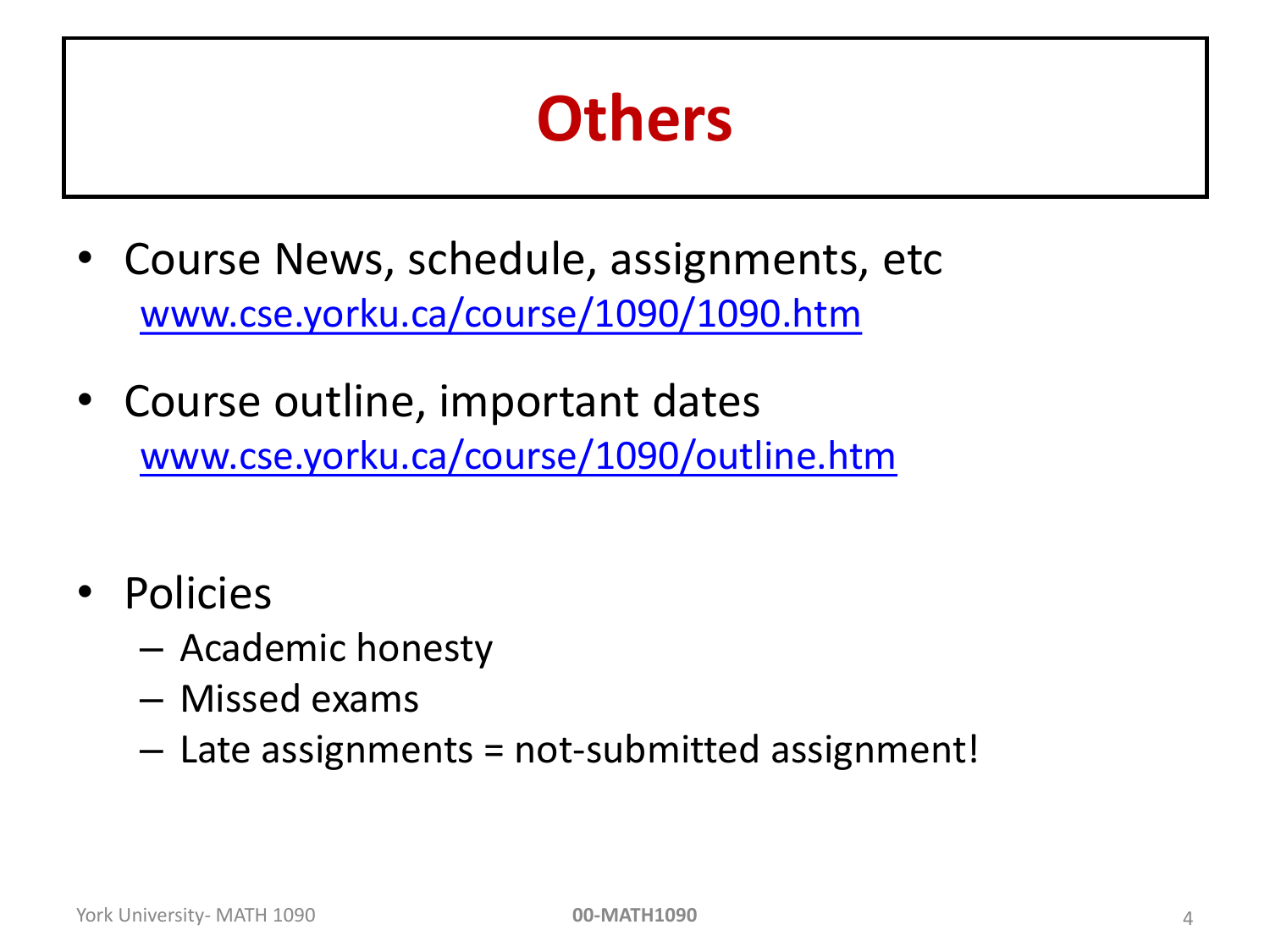# **Mathematical Logic**

- The Science of mathematical reasoning
	- The study of the form, meaning, use, and limitations of logical deductions, called **proofs**.
- Builds the formal tool for mathematical reasoning
- Relies on syntax (form of statements) rather than on semantics (meaning)
- Studies semantics
	- Are the proven theorems actually *true*? (**soundness**)
	- Can our logic prove all that is true? (**completeness**)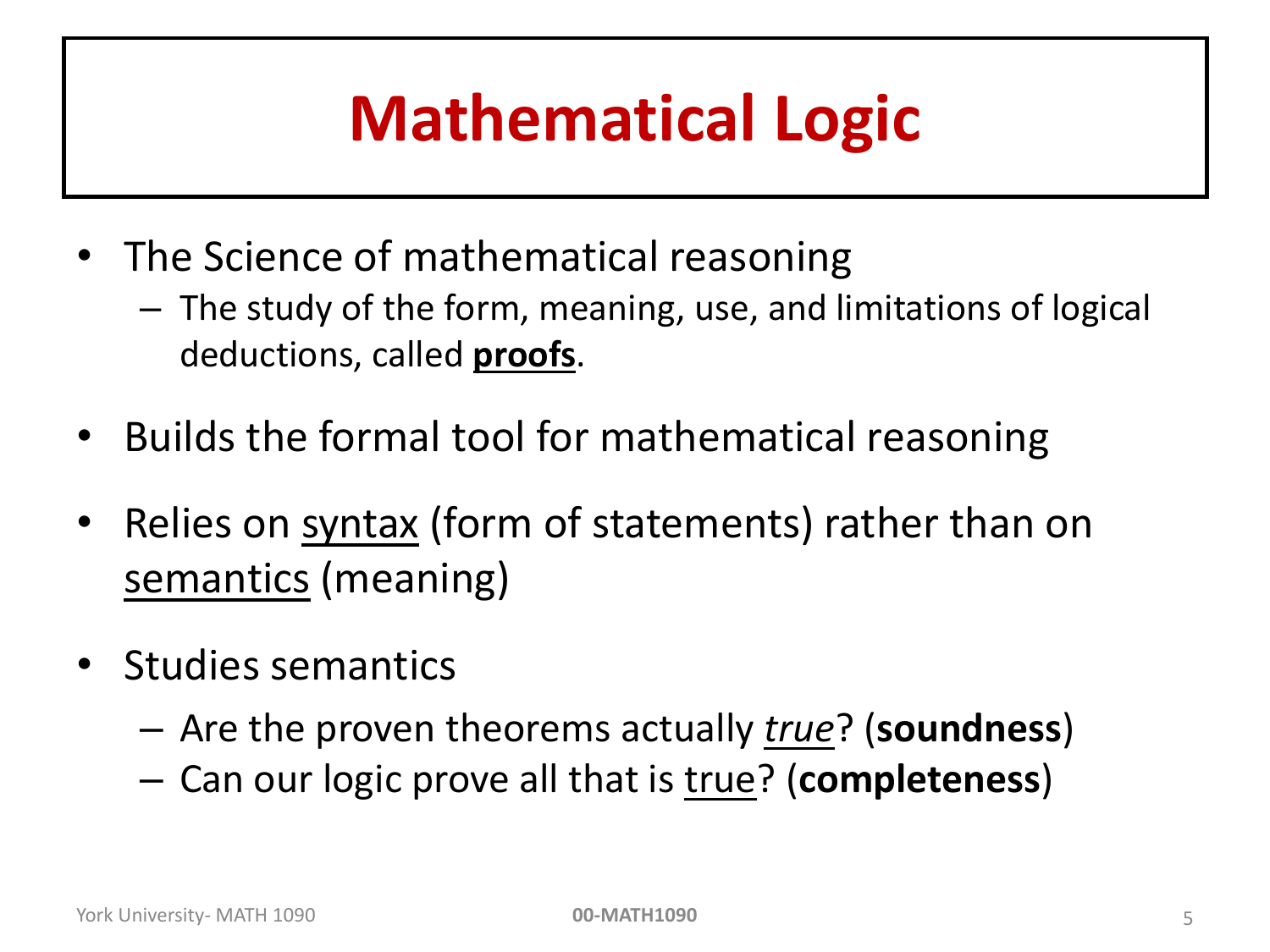#### **Overview**

- SC/MATH 1090 Introduction to Logic for Computer Science
	- **Propositional Logic (or Boolean Logic)**
		- Boolean formulae (syntax)
		- Induction on formulae
		- Boolean semantics (truth tables)
		- Proofs and theorems
		- Soundness and completeness theorems
	- **Predicate Logic (or First-Order Logic)**
		- Syntax
		- Proofs and theorems
		- Semantics, soundness and completeness (Gödel's)